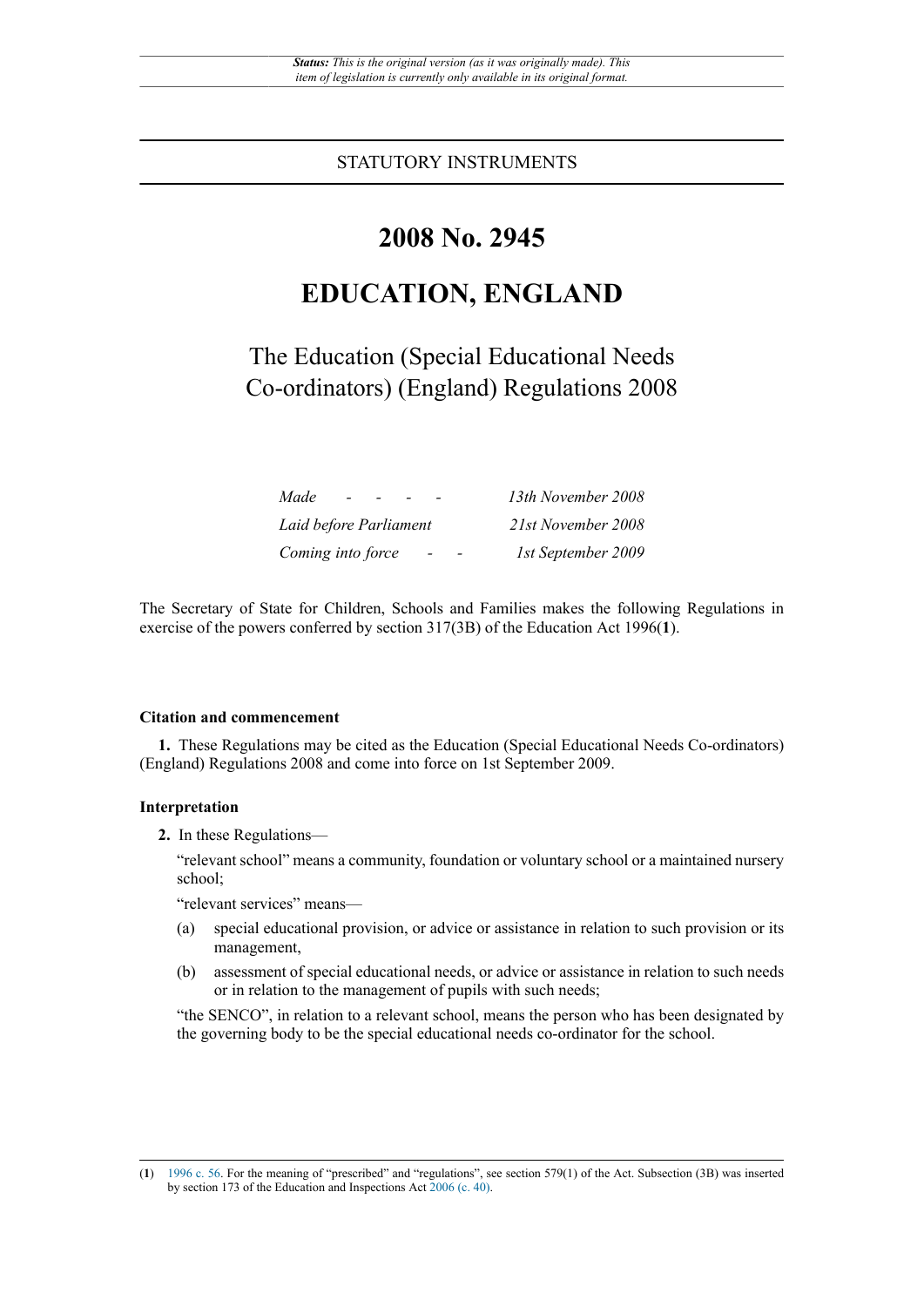#### **Prescribed qualifications and experience of SENCOs**

**3.**—(1) The governing body of a relevant school must ensure that the SENCO appointed under section 317(3A) of the Education Act 1996 meets each of the requirements in one of paragraphs  $(2)$ ,  $(3)$  and  $(4)$ .

- (2) The requirements in this paragraph are that the SENCO—
	- (a) is a qualified teacher(**2**),
	- (b) if required to complete an induction period under regulations made under section 19 of the Teaching and Higher Education Act 1998(**3**), has satisfactorily completed such an induction period, and
	- (c) is working as a teacher at the school.

(3) The requirement in this paragraph is that the SENCO is the head teacher or acting head teacher of the school and meets the requirements of regulations made under section 135 of the Education Act 2002 if required to do so(**4**).

- (4) The requirements in this paragraph are that the SENCO—
	- (a) has had responsibility for co-ordinating the making of special educational provision for pupils with special educational needs at the school for a period of at least six months ending on the 31st August 2009, and
	- (b) the governing body is satisfied that—
		- (i) the SENCO is taking steps to meet the requirements in paragraph (2), and
		- (ii) there is a reasonable prospect that the SENCO will meet those requirements by 1st September 2011.

#### **Governing body's functions relating to the leadership and management role of the SENCO**

**4.** The governing body of a relevant school must determine the role of the SENCO in relation to the leadership and management of the school.

### **Governing body's functions relating to the key responsibilities of the SENCO**

**5.**—(1) The governing body of a relevant school must determine the key responsibilities of the SENCO and monitor the effectiveness of the SENCO in undertaking those responsibilities.

(2) The key responsibilities referred to in paragraph (1) may include the carrying out, or arranging for the carrying out, of the following tasks—

- (a) in relation to each of the registered pupils whom the SENCO considers may have special educational needs, informing a parent of the pupil that this may be the case as soon as is reasonably practicable;
- (b) in relation to each of the registered pupils who have special educational needs—
	- (i) identifying the pupil's special educational needs,
	- (ii) co-ordinating the making of special educational provision for the pupil which meets those needs,
	- (iii) monitoring the effectiveness of any special educational provision made for the pupil,
	- (iv) securing relevant services for the pupil where necessary,

<sup>(</sup>**2**) "Qualified teacher" has the meaning given by section 132(1) of the Education Act 2002 (c. 32) for the purposes of the Education Acts.

<sup>(</sup>**3**) 1998 c. 30. See the Education (Induction Arrangements for School Teachers) (England) Regulations (S.I. 2008/657).

<sup>(</sup>**4**) 2002 c. 32. Regulations made under this section are the Education (Head Teachers Qualifications) (England) Regulations S.I. 2003/3111 as amended by S.I. 2005/875 and 2005/3322.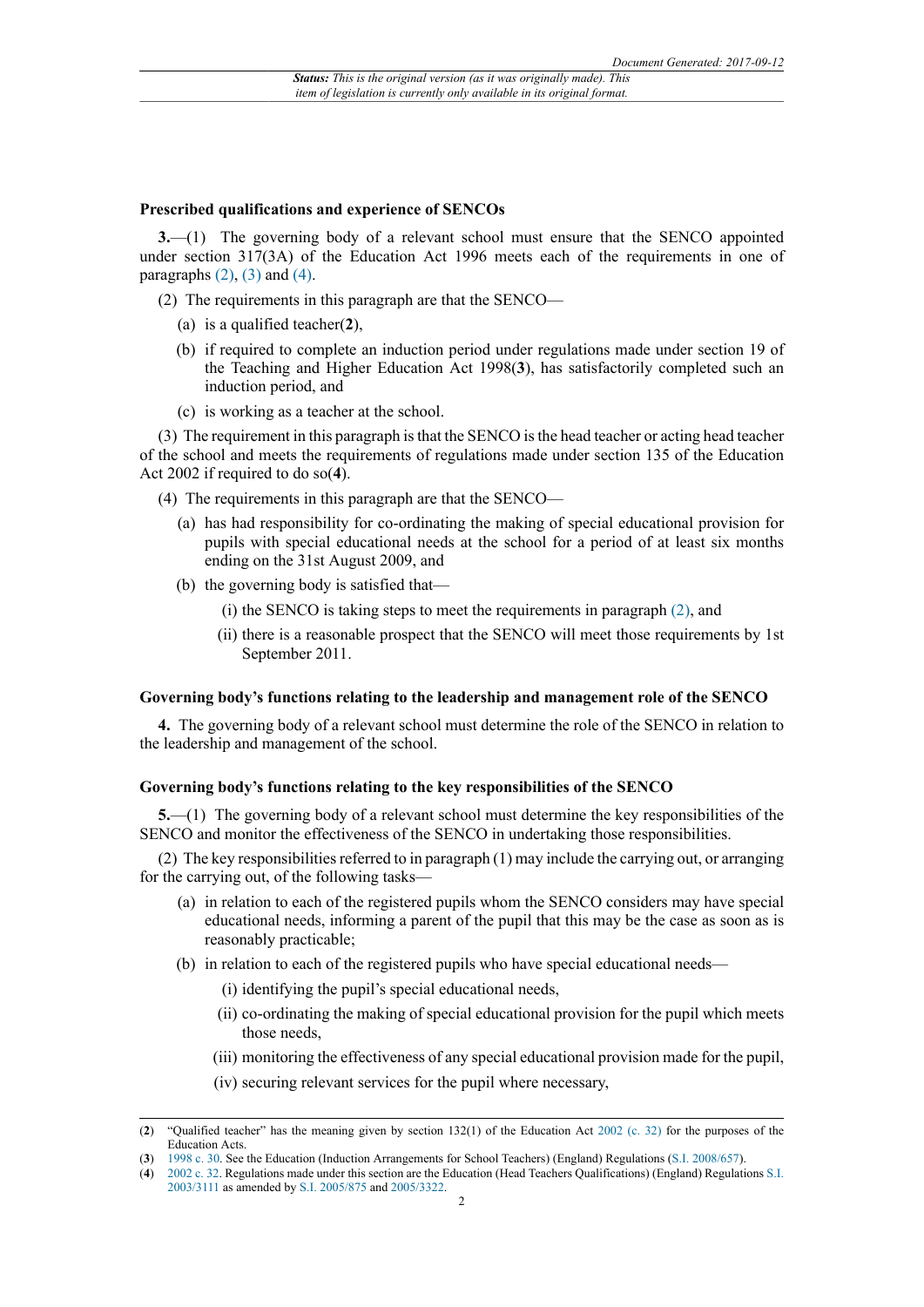- (v) ensuring that records of the pupil's special educational needs and the special educational provision made to meet those needs are maintained and kept up to date,
- (vi) liaising with and providing information to a parent of the pupil on a regular basis about that pupil's special educational needs and the special educational provision being made for those needs,
- (vii) ensuring that, where the pupil transfers to another school or educational institution, all relevant information about the pupil's special educational needs and the special educational provision made to meet those needs is conveyed to the governing body or (as the case may be) the proprietor of that school or institution, and
- (viii) promoting the pupil's inclusion in the school community and access to the school's curriculum, facilities and extra-curricular activities;
- (c) selecting, supervising and training learning support assistants who work with pupils who have special educational needs;
- (d) advising teachers at the school about differentiated teaching methods appropriate for individual pupils with special educational needs;
- (e) contributing to in-service training for teachers at the school to assist them to carry out the tasks referred to in paragraph (b); and
- (f) preparing and reviewing the information required to be published by the governing body pursuant to the Education (Special Educational Needs) (Information) (England) Regulations 1999(**5**), the objectives of the governing body in making provision for special educational needs, and the special educational needs policy referred to in paragraph 1 of Schedule 1 to those Regulations.

*Sarah McCarthy-Fry* Parliamentary Under Secretary of State Department for Children, Schools and Families

13th November 2008